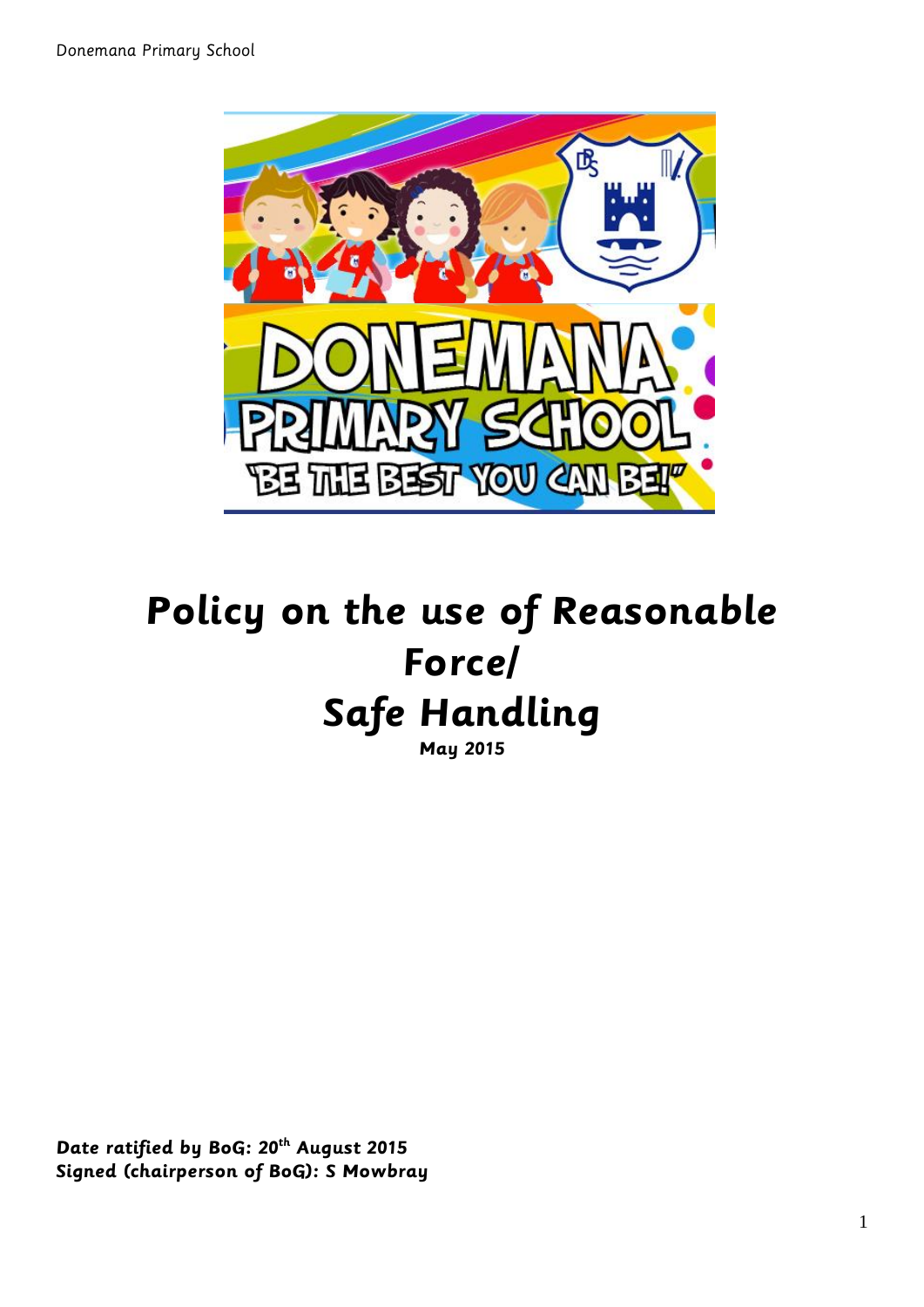## **Rationale**

## Context

- our dual responsibility
	- providing safe and secure environment for the entire school community (pupils and staff) – promoting and sustaining appropriate behaviour;
- taking account of the United Nations Convention on the Rights of the Child (Article 12); International 1989 (UK 1991)
- taking account of the Education (NI) Order 1998 (Article 3) which requires Boards of Governors to ensure that policies are designed to promote good behaviour and discipline on the part of the pupils;
- taking account of the Education (NI) Order 1998 (Article 4) which clarifies the powers of members of staff of a grant-aided school regarding the use of reasonable force;
- taking account of the Education and Libraries (NI) Order 2003 (Articles 17 + 19) which imposes a duty on Boards of Governors to safeguard and promote the welfare of pupils; and
- taking account of the Human Rights Act 1998 which provides for the right to education.
- This policy and our procedures have been developed in line with guidance from:
- The Department of Education NI circular 1999/9;
- DE document "Towards a Model Policy in Schools on the Use of Reasonable Force" August 2002;
- Pastoral Care in Schools: Promoting Positive Behaviour (2001);
- Pastoral Care in Schools Child Protection: Code of Conduct for Staff (1999/10) paragraphs 69 to 72; and
- DE Circular 2003/13 Welfare and Protection of Pupils.

## **Principles**

Donemana Primary School believes that:

- Each child has the right to be educated in a safe and secure environment where each child's moral, intellectual, personal, social and emotional development is promoted.
- Parents and carers are informed and reassured that their children are being educated in a safe, caring and respectful atmosphere.
- All staff have the right to work in a safe and secure environment.

These principles underpin our school ethos.

## **Purposes**

The following purposes underpin Donemana Primary School's policy and practices to:

- create a learning environment in which young people and adults feel safe;
- protect every person in the school community from harm;
- protect all pupils against any form of physical intervention, which is unnecessary, inappropriate, excessive or harmful; and
- develop and implement guidance for staff (teaching and non-teaching) so that they are clear about the circumstances in which they might use reasonable force to restrain pupils and how such force might be applied.

## **Legislative Framework**

This policy has been formulated with due consideration to the following legislation:

- Children (NI) Order 1995 duty to protect and child protection responsibilities/ fulfilling responsibility;
- UN Convention On The Rights Of The Child 1989 (Articles 12, 16 and 19); UK 1991;
- Education (NI) Order 1998 (Part II Article 4(1));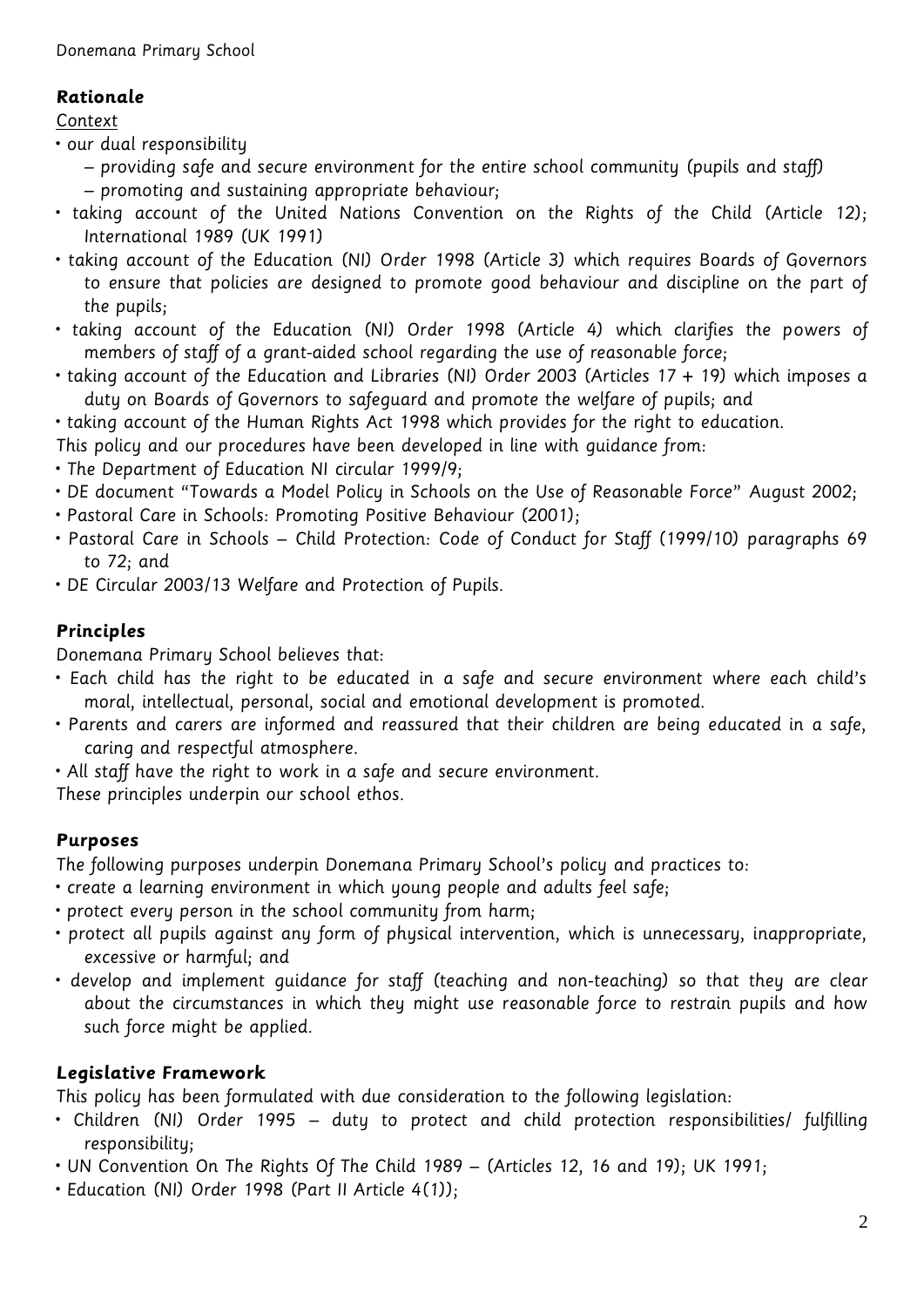- Human Rights Act 1998 Articles 3 and 5 of the European Convention on Human Rights
- Health and Safety at Work Act (NI) Order 1978;
- Education and Libraries (NI) Order 2003 Articles 17, 18, 19.

#### **Links With Other Policies**

- This policy is one of the overall pastoral policies and dovetails into the school's existing Positive Behaviour and Anti-bullying policy, Child Protection Policy, Special Needs Policy and Complaints Policy.
- Teaching, Learning and Assessment Policy and curricular policies.

#### **Definition of Reasonable Force**

The Education (NI) Order 1998 (part II Article 4 (1)) states:

"A member of the staff of a grant-aided school may use, in relation to any pupil at the school, such force as is reasonable in the circumstances for the purpose of preventing the pupil from doing (or continuing to do) any of the following, namely:

committing any offence; causing personal injury to, or damage to the property of, any person (including the pupil himself); or engaging in any behaviour prejudicial to the maintenance of good order and discipline at the school or among any of its pupils, whether that behaviour occurs during a teaching session or otherwise."

Based on this legal framework, the working definition of "reasonable force" is the minimum force necessary to prevent a pupil from physically harming him/herself or others or seriously damaging property, but used in a manner which attempts to preserve the dignity of all concerned.

#### **Practices**

#### **Preventative Strategies**

The school actively promotes positive behaviour management strategies thus reducing the need for the use of any form of physical intervention, except in emergency situations.

Preventative strategies for inappropriate behaviour(s) are detailed in our schools Positive Behaviour Policy.

#### **Risk Assessment**

Risk assessment is one of our preventative strategies to minimise the risk of an incident escalating unnecessarily and will be a normal practice for our school where a pupil or a small number of pupils are known to exhibit disturbing or distressing behaviour (EBD). Risk assessment will be considered only for those pupils where there is a foreseeable risk and enables the school to plan and train accordingly. Risk assessment will be considered from two perspectives (a) environmental risk assessment or (b) individual risk assessment. This should form part of the pupil's education plan. (Appendix 1 and Appendix 2)

#### **Procedures - Support Structures**

The following procedures have been agreed by the staff and adopted by the Board of Governors. Parents and pupils will be informed of the school's procedures and support structures within the overall Pastoral Care Policies.

#### **Roles and Responsibilities**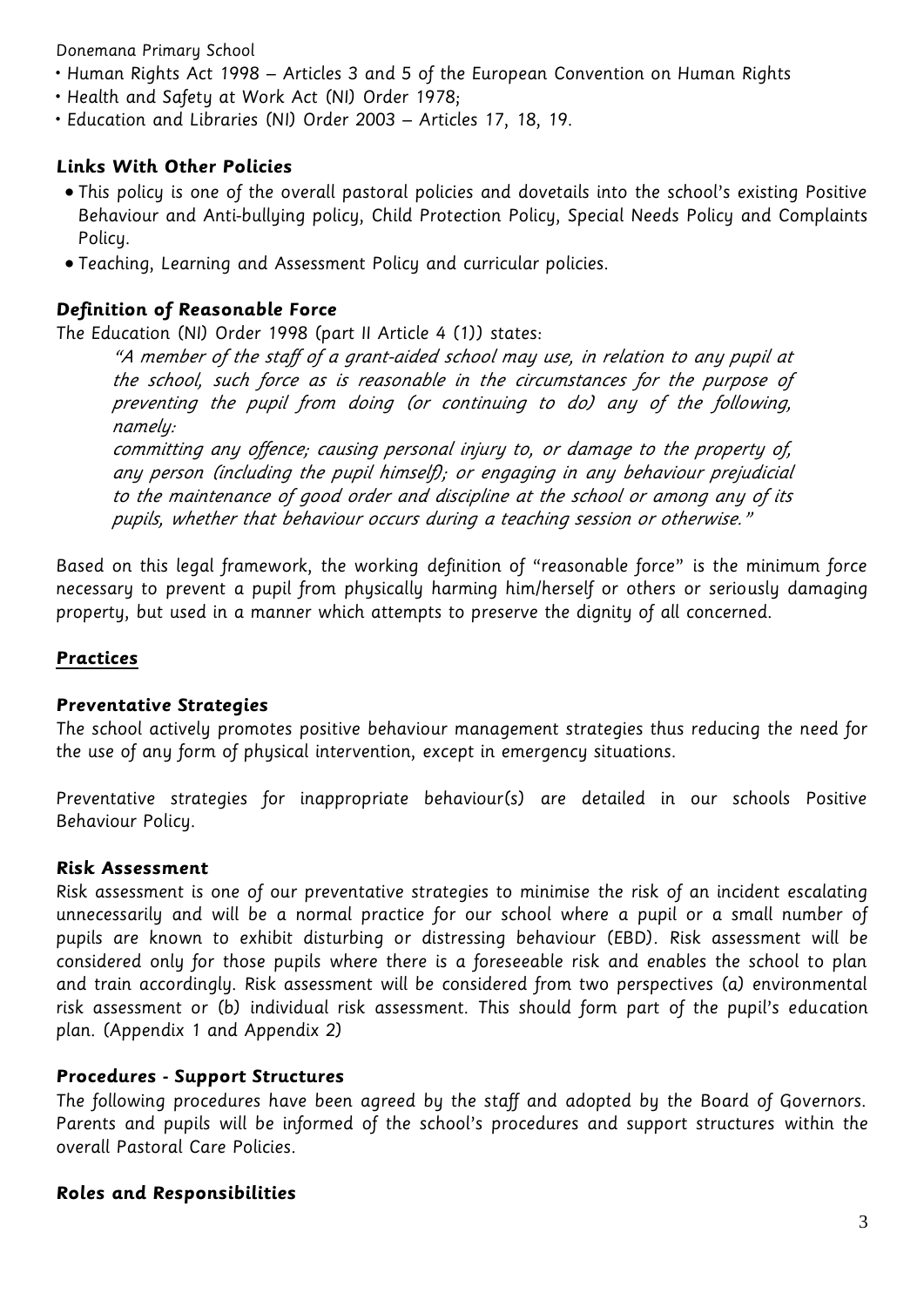Reasonable force/safe handling can be used by any member of staff who is authorised by the Principal to have lawful control or charge of pupils, e.g. teachers, classroom assistants, supervisory assistants. The Principal will confirm with all staff those who are authorised to be in charge of pupils at any given time.

#### **Procedures**

There may be circumstances when a member of staff may have to decide between making an intervention/using reasonable force by placing him/herself in a dangerous situation or standing back and thereby allowing colleagues or pupils to face a potential danger. There will always be an element of personal judgment in these decisions and there is the possibility of someone being injured. However, it is reasonable to expect a member of staff to engage in some risk where there is evidence of danger to others and intervention has a good chance of being effective.

Staff should not, however, put themselves in personal danger merely to safeguard property.

Reasonable force/safe handling can be used by a teacher or other authorised person(s) on the school premises or when authorised elsewhere e.g., supervision of pupils in bus queues, on authorised out of school activities such as a sporting event or educational trip. Reasonable force should be limited to emergency situations and used only as a last resort when all other behaviour management strategies have been exhausted and where:

- action is necessary in self defence or because there is imminent risk of injury to another pupil or person;
- there is a developing risk of injury to another pupil or person, or significant damage to property;
- a pupil is behaving in a way that is compromising good order and discipline.

Examples that fall into the above categories are:

• a pupil attacks a member of staff, or another pupil;

• pupils are fighting;

• a pupil is causing, or at risk of causing, injury or damage by accident, by rough play, or by misuse of dangerous materials, substances or objects;

• a pupil is running in a corridor or on a stairway in which s/he might cause an accident likely to injure her/himself or others;

- a pupil absconds from a class or tries to leave school (Note: this will only apply if a pupil could be at risk if not kept in the classroom or at school);
- a pupil persistently refuses to obey an order to leave a classroom;
- a pupil is behaving in a way that is seriously disrupting a lesson.

## **Forms of Reasonable Force**

When other behaviour management strategies have failed - it should be the minimum intervention or force that should reasonably be employed depending on the age, sex, physical strength, size, understanding, medical condition and any special needs of the pupil and used in a way that preserves the dignity and respect of all concerned. The use of reasonable force/ safe handling should involve a calm and measured approach at all times appropriate to the particular pupil and be in accordance with the schools agreed strategies and the following procedures:

- tell the pupil to stop the inappropriate behaviour;
- ask the pupil to behave appropriately, clearly stating the desired behaviour;
- tell the pupil that physical intervention will take place if inappropriate behaviour continues;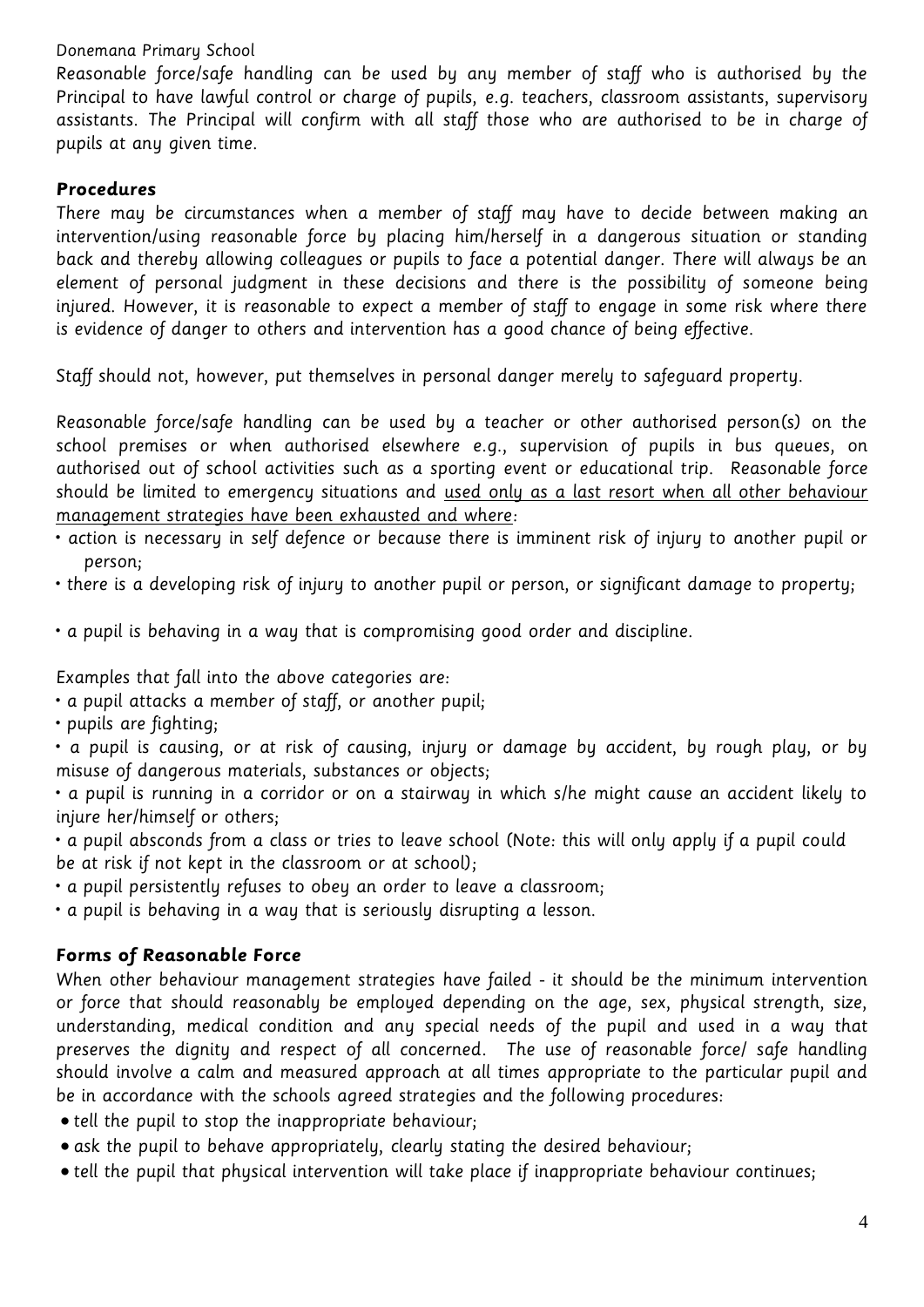- during the incident repeatedly reassure the pupil and tell him/her that physical contact will stop as soon as he/she is ready to behave appropriately;
- if the teacher, classroom assistant or supervisory assistant feels at risk, e.g. from a large or older group of pupils, send for the nearest staff support.

The forms of reasonable force the school will use will depend on the individual circumstances and are:

- separating pupils who are fighting, or who are about to fight;
- blocking a pupil's path;
- holding;
- breakaway techniques (e.g. when a member of staff is grabbed by a pupil);
- leading a pupil by the arm;
- shepherding a pupil away by placing hands on the backs of elbows; or
- using more restrictive holds (in extreme circumstances).

#### **Health and Safety**

When using reasonable force/physical intervention/restraint/safe handling, the pupil's health and safety must always be considered and monitored.

Physical interventions should involve the minimum amount of force necessary to resolve the situation and calm the pupil.

#### **Limits on the Use of Force**

The law strictly prohibits the use of force, which constitutes the giving of corporal punishment. The use of force as a punishment or to intentionally cause pain, injury or humiliation would contravene our Child Protection Policy. Staff should never act in a way that might reasonably be expected to cause injury, for example by:

- holding around the neck;
- any hold that might restrict breathing;
- kicking, slapping or punching or using any implement;
- forcing limbs against joints;
- $\bullet$  tripping;
- holding or pulling by the hair;
- holding the pupil face down on the ground;
- staff should also avoid touching or holding a pupil in any way that might be considered indecent.

The use of reasonable force is only to be employed in exceptional circumstances or an emergency where a pupil appears to be unable to exercise self-control of emotions and whose behaviour is presenting a threat to himself/herself or others. A member of staff should not intervene in an incident without help if there is a risk that he/she may be injured or may endanger his/her life.

#### **Record Keeping**

All incidents involving the use of reasonable force must be recorded. The Principal will keep an accurate up-to-date record of all such incidents. Immediately following any incident the member of staff concerned must inform the Principal and provide the contemporaneous written record/report. (Appendix 3 Incident Record Form)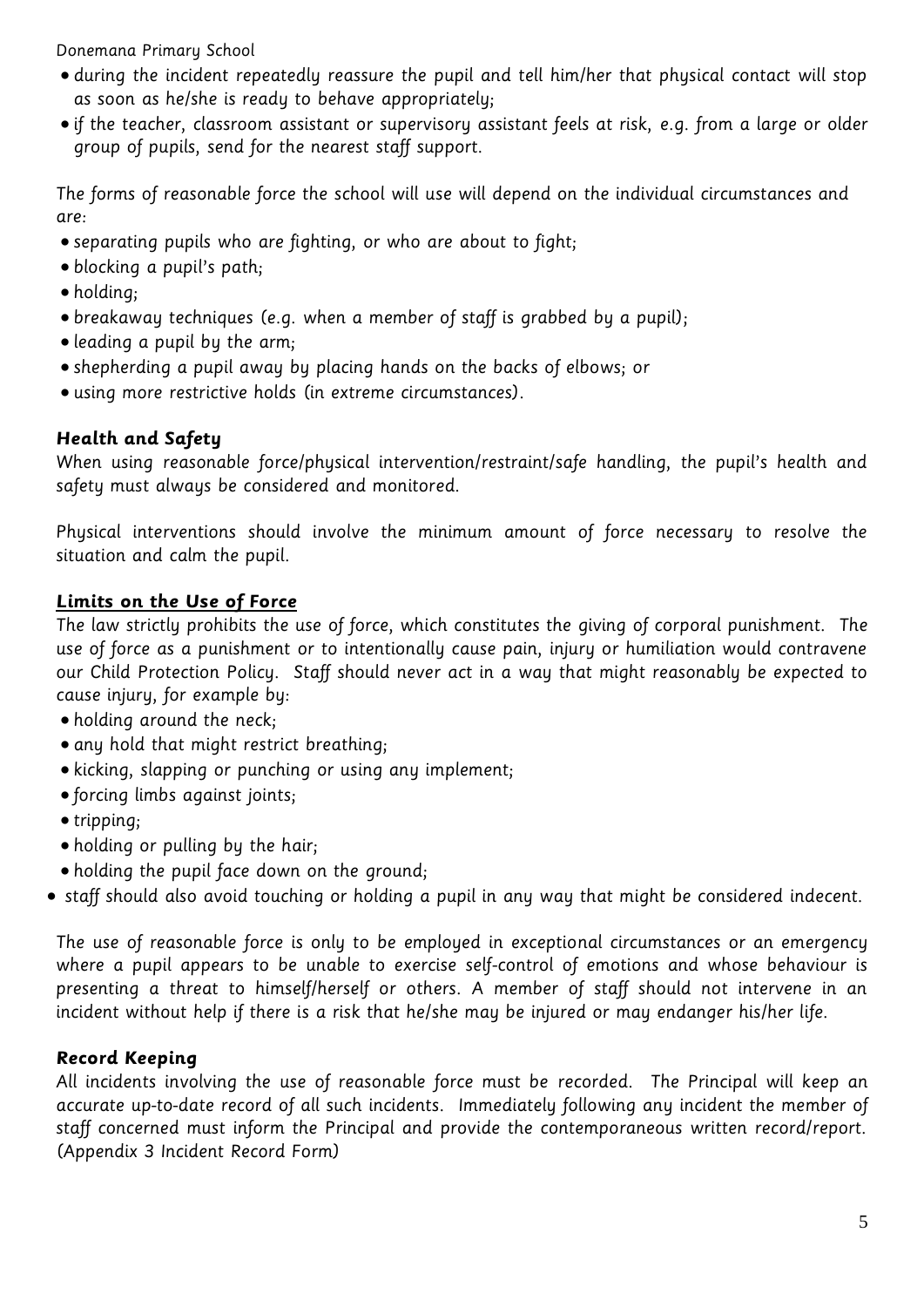The Chairperson of the Board of Governors and the Principal will review annually the incidents. Records of incidents will be kept until the date of the child's twenty-first birthday. In the event of the young person being over 18 when they leave school, records should be kept for 3 years after their date of leaving. Confidentiality and the young person's right to privacy will need to be ensured.

The pupil's views should also be recorded as soon as possible, preferably on the same day. Ref Appendix 3 Specimen Incident Record Form.

#### **Post-Incident Management**

The use of physical intervention can be upsetting to all concerned, therefore, it is important to ensure that staff and pupils are given emotional support and where required basic first-aid treatment. Immediate action should be taken to ensure that medical help is accessed for any injuries that require more than basic first-aid. All injuries should be reported and recorded in accordance with the school's procedures – parents/carers must be informed and allowed an opportunity to discuss.

Where it is clear that the teacher/member of staff concerned needs further support, advice or training, the Principal should take prompt action to ensure it is provided.

#### **Contacting Parents**

Parents/carers should be contacted as soon as possible and the incident explained to them. This must also be recorded. Any complaint from a parent will be dealt with within the school's complaints procedures.

#### **Complaints**

If an incident occurs involving the use of reasonable force/restraint by a teacher, the procedures governing such incidents should be followed. This will include informing the parent(s)/guardian(s) of the child as outlined above.

In the event of a subsequent complaint made against a member of staff either by or on behalf of the child, this will be dealt with in accordance with the School's Complaints Procedure.

Staff who themselves are subject to physical violence or assault should be supported, as appropriate, in taking any necessary action against an assailant.

#### **Designated Teacher**

The Principal will have special responsibility for providing guidance to other staff on the use of reasonable force/safe handling and for implementing and supporting the schools procedures.

#### **Training and Development**

All staff will have regular awareness raising of issues relating to the use of reasonable force/safe handling, procedures and practices relating to behaviour management and child protection policy and procedures.

Education Authority's Behaviour Support Teams will offer professional guidance and support to schools on a range of behavioural support, including the use of reasonable force/safe handling prevention and intervention strategies.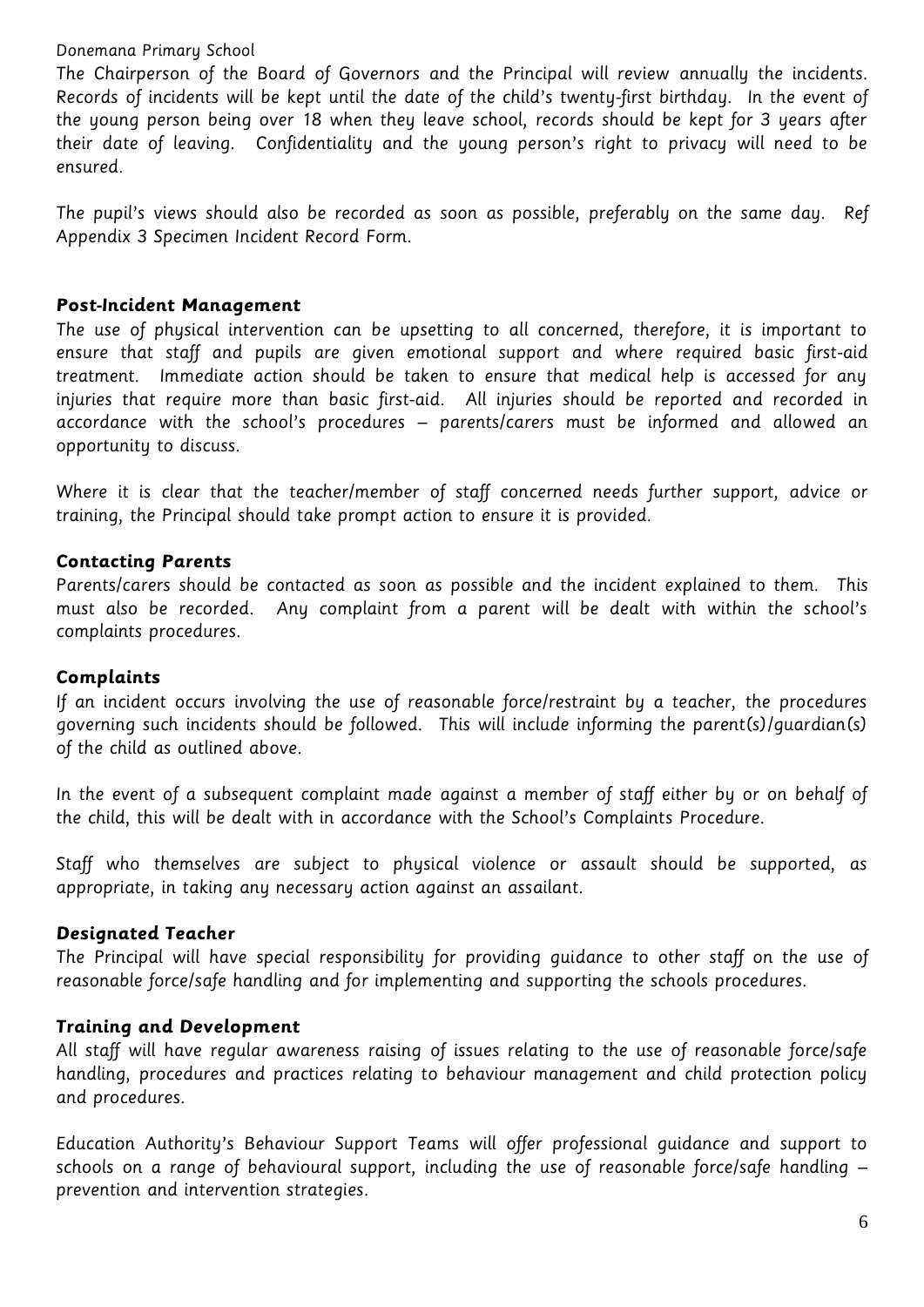## **Policy Development and Guidance**

Key stakeholders must be consulted on the policy – (Education & Libraries Order (NI) 2003). These must include:

- children and young people;
- parents and carers;
- all staff; and
- Board of Governors.

Date policy agreed by Board of Governors and staff

\_\_\_\_\_\_\_\_\_\_\_\_\_\_\_\_\_\_\_\_\_\_\_\_\_\_\_\_\_\_\_\_\_\_\_

\_\_\_\_\_\_\_\_\_\_\_\_\_\_\_\_\_\_\_\_\_\_\_\_\_\_\_\_\_\_\_\_\_\_\_\_\_\_

Signed Chair of Governors

Date for review of policy **June 2017**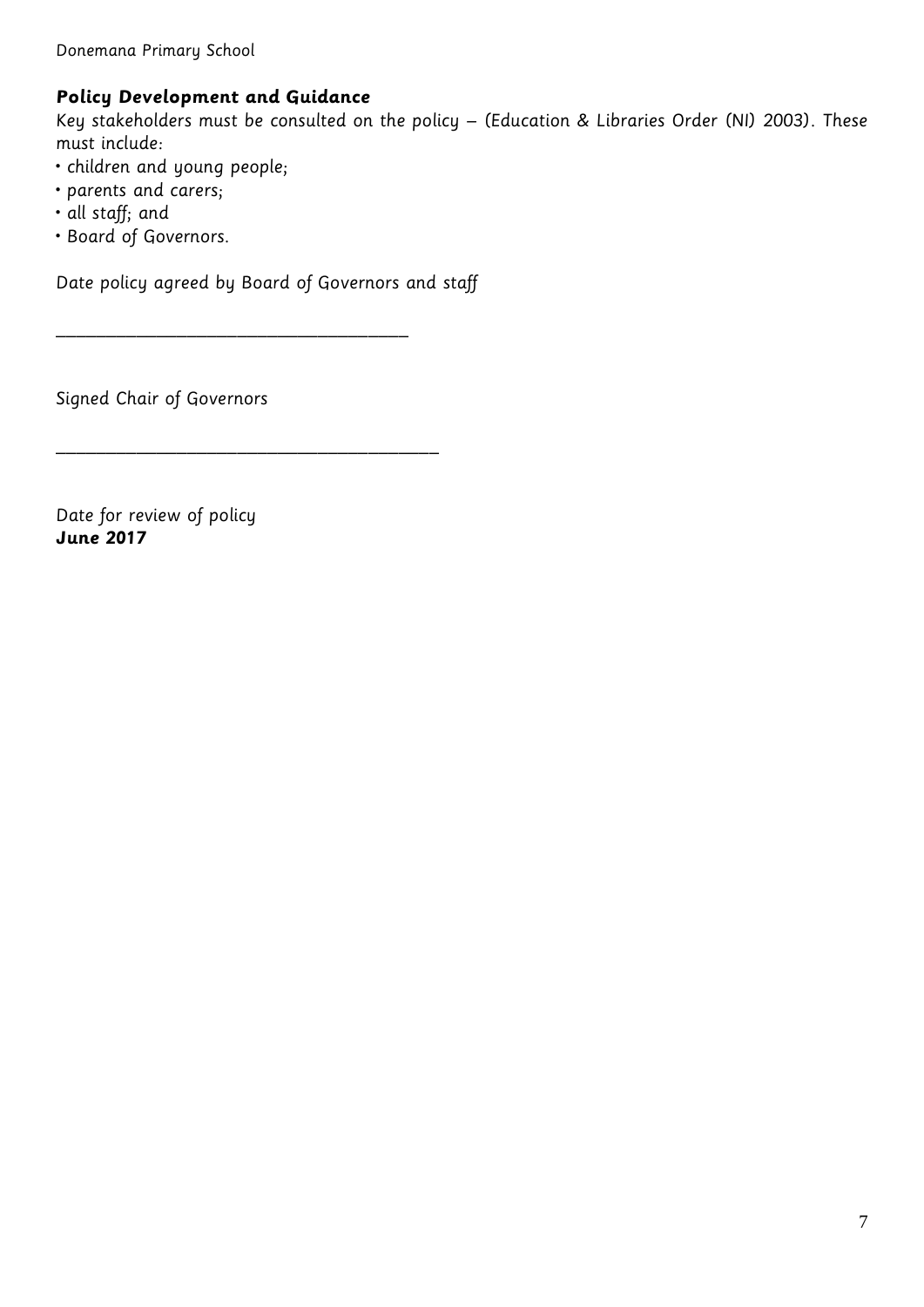## **Appendix 1: Risk Assessment**

A small number of pupils may exhibit disturbed or distressing behaviour which may require some form of physical intervention by staff. To minimise the risk of incidents escalating unnecessarily due to lack of foresight, planning and training, schools should carry out a risk assessment from two perspectives:

- environmental risk assessment; and
- individual risk assessment.

#### **Environmental Risk Assessment**

- Identify situations or locations where there is increased risk of incidents happening.
- Analysis of past incidents to identify medium to high risk locations.
- Staff and pupils consulted.
- Individual pupil consulted.
- Decide the appropriate type and level of supervision.
- Principal to make recommendations to Board of Governors on type and level of supervision to minimise risk.
- Implement plan.
- Review plan.

#### **Individual Risk Assessment**

Where a school is aware that a pupil is likely to behave in a disruptive way that may require the use of reasonable force/safe handling, the school should plan its response by:

- consulting the pupil, as appropriate;
- consulting the parents specific action the school may need to take;
- briefing staff what action they should be taking (may require training or guidance);
- managing the pupil e.g. reactive strategies to de-escalate a conflict;
- ensuring that additional support can be summoned wherever possible;
- implementing plan and review;
- reviewing Plan.

#### **Risk Reduction**

Risk reduction should include: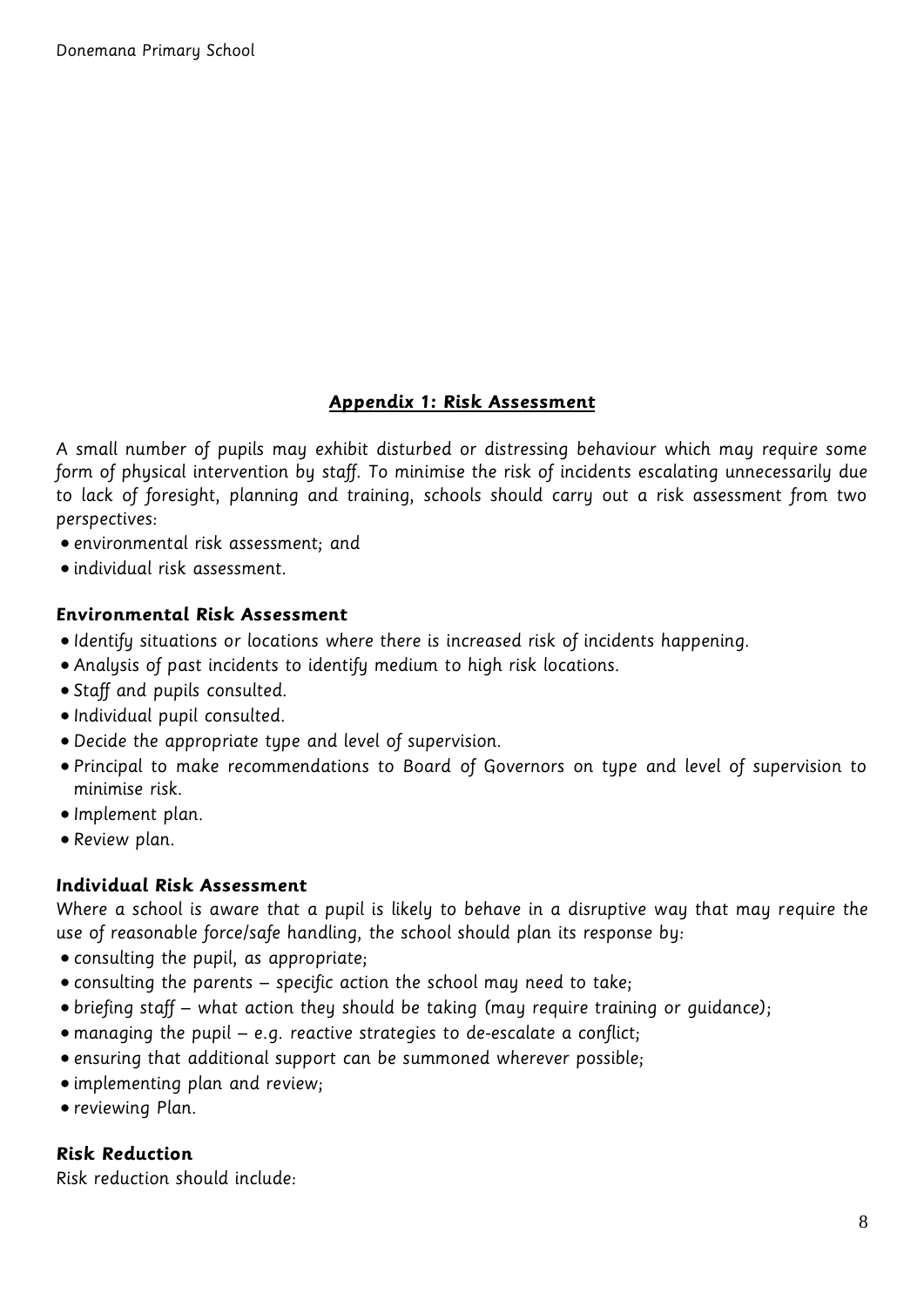- proactive measures to support the child effectively and prevent difficulties emerging;
- early interventions to help the child in difficult situations and avert problems; and
- planned measures to manage the child and others safely, when unavoidable difficulties arise.

|                         |                                              | Appendix 2: Risk Assessment Proforma   |        |
|-------------------------|----------------------------------------------|----------------------------------------|--------|
|                         | <b>NAME OF PUPIL:</b> _________________      |                                        |        |
|                         | SEN REGISTER CODE OF PRACTICE STAGE: _______ |                                        |        |
| <b>SUPPORT TO DATE:</b> |                                              |                                        |        |
|                         | RISK ASSESSMENT COMPLETED BY                 |                                        |        |
|                         |                                              |                                        |        |
| SIGNED: __________      |                                              |                                        |        |
|                         | (Principal)                                  |                                        | (Date) |
|                         | Consultation has been carried out            |                                        |        |
|                         |                                              | Please $\checkmark$ as<br>Appropriate. |        |
|                         |                                              |                                        |        |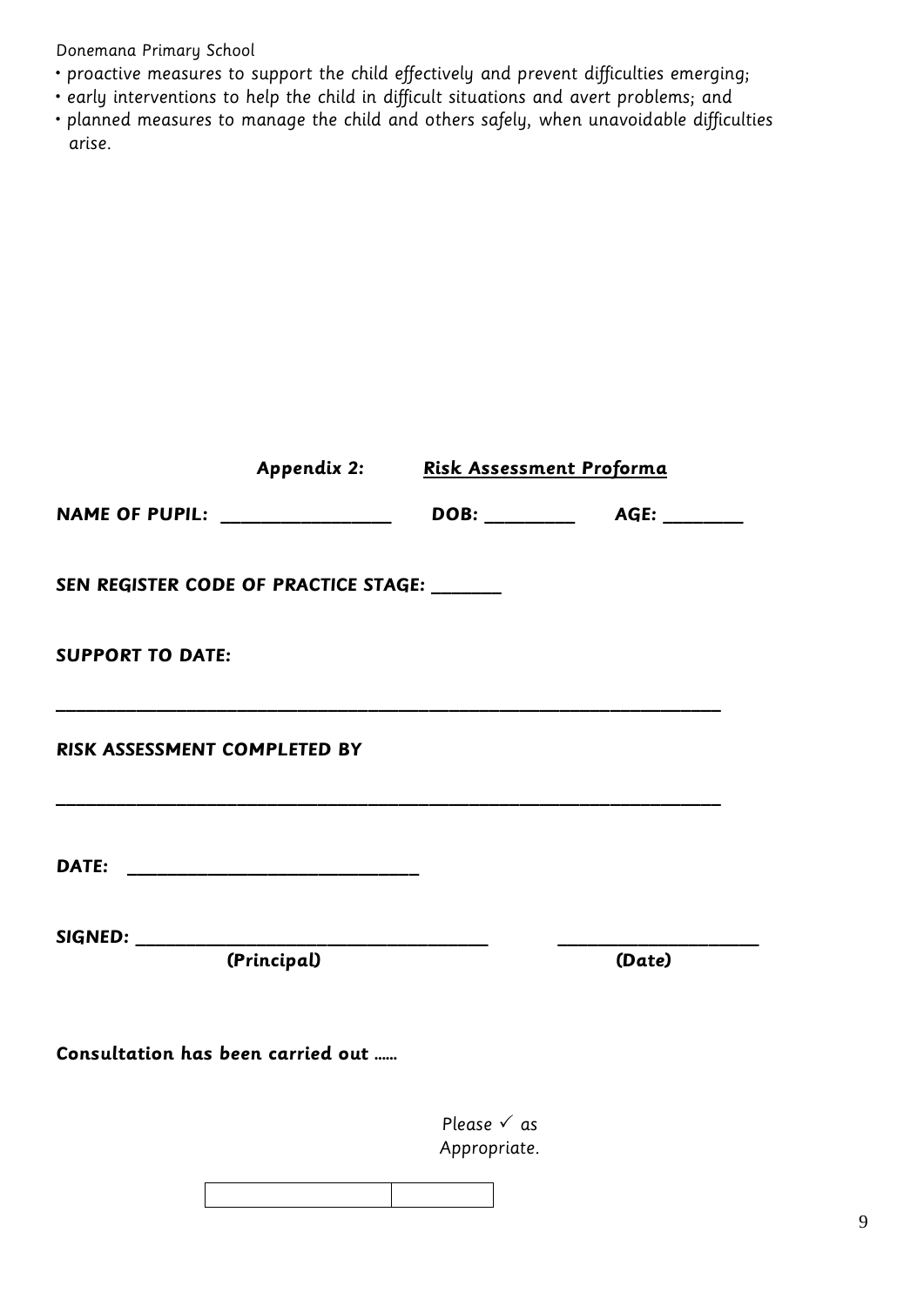| with the pupil           |  |
|--------------------------|--|
| with other pupils        |  |
| with the<br>parent/carer |  |
| with staff               |  |

## **Types of Behaviour Causing Concern: Level of Risk, Frequency, People to Whom Behaviour Exhibited.**

| <b>BEHAVIOUR</b>                                                                       | <b>VERY</b><br><b>LIKELY</b> | <b>LIKELY</b> | <b>QUITE</b><br><b>POSSIBLE</b> | <b>POSSIBLE</b> | <b>UNLIKELY</b> | <b>Frequency</b><br>$H$ – hourly<br>$D - d$ aily<br>$W$ – weekly<br>$M$ – monthly<br>$T - termly$ |
|----------------------------------------------------------------------------------------|------------------------------|---------------|---------------------------------|-----------------|-----------------|---------------------------------------------------------------------------------------------------|
| Vandalism                                                                              |                              |               |                                 |                 |                 |                                                                                                   |
| <b>Bullying</b>                                                                        |                              |               |                                 |                 |                 |                                                                                                   |
| Fighting                                                                               |                              |               |                                 |                 |                 |                                                                                                   |
| Violent and Aggressive                                                                 |                              |               |                                 |                 |                 |                                                                                                   |
| Angry Outbursts                                                                        |                              |               |                                 |                 |                 |                                                                                                   |
| <b>Impulsive Dangerous</b>                                                             |                              |               |                                 |                 |                 |                                                                                                   |
| Behaviour                                                                              |                              |               |                                 |                 |                 |                                                                                                   |
| Self-Harms                                                                             |                              |               |                                 |                 |                 |                                                                                                   |
| Medically Related                                                                      |                              |               |                                 |                 |                 |                                                                                                   |
| Behaviour                                                                              |                              |               |                                 |                 |                 |                                                                                                   |
| Threatening and                                                                        |                              |               |                                 |                 |                 |                                                                                                   |
| Abusive                                                                                |                              |               |                                 |                 |                 |                                                                                                   |
| Non Compliance                                                                         |                              |               |                                 |                 |                 |                                                                                                   |
| Other (please specify)                                                                 |                              |               |                                 |                 |                 |                                                                                                   |
| <b>PEOPLE TO WHOM</b><br><b>BEHAVIOUR IS</b><br><b>MOST LIKELY</b><br><b>EXHIBITED</b> |                              |               |                                 |                 |                 |                                                                                                   |
| Classroom Teacher                                                                      |                              |               |                                 |                 |                 |                                                                                                   |
| Other Teacher<br>(please specify)                                                      |                              |               |                                 |                 |                 |                                                                                                   |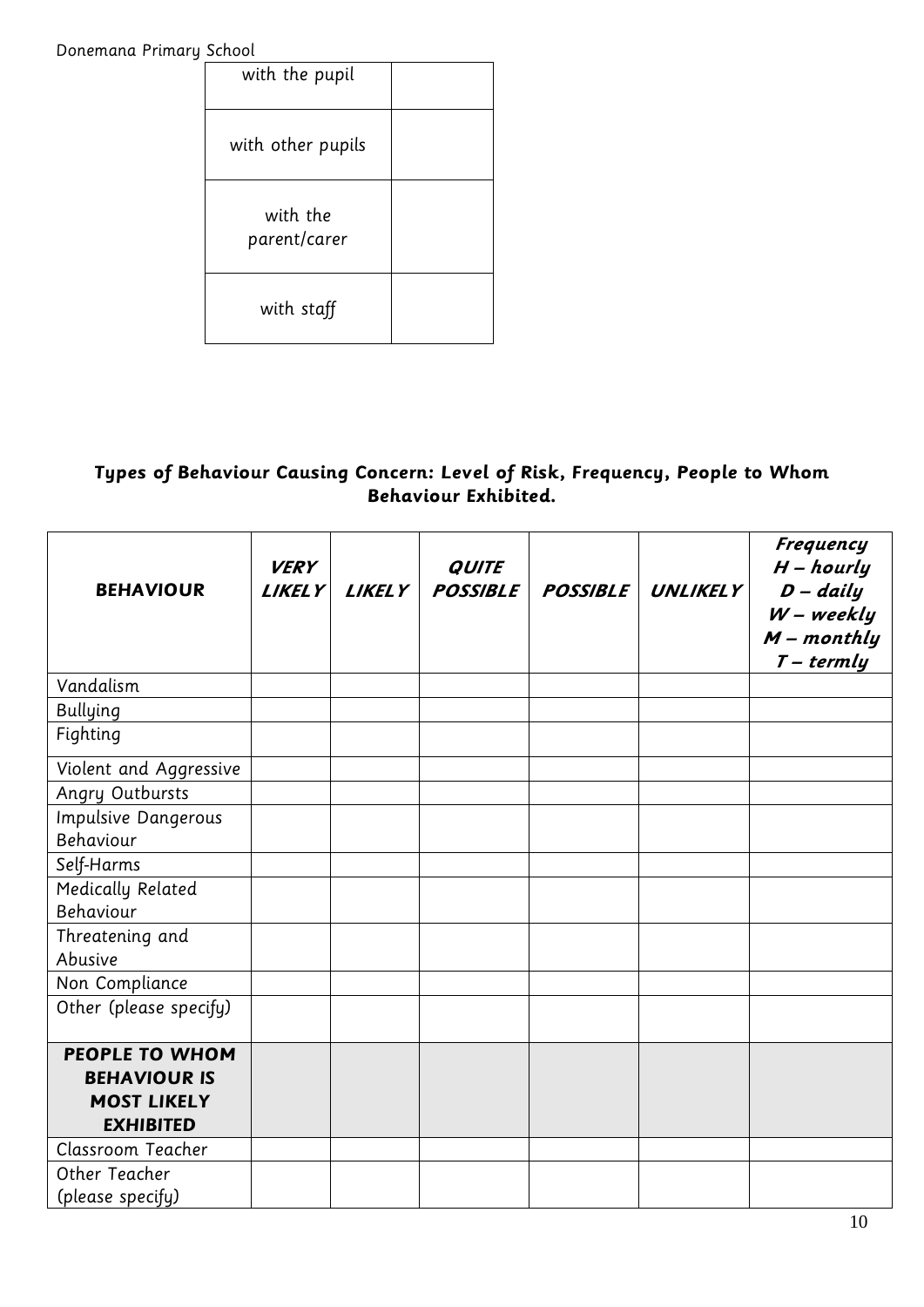| Classroom Assistant           |  |  |  |
|-------------------------------|--|--|--|
| Ancillary Staff               |  |  |  |
| (lunchtime supervisors,       |  |  |  |
| caretakers)                   |  |  |  |
| Member of SMT                 |  |  |  |
| Male / Female Staff           |  |  |  |
| Other Pupils in Class         |  |  |  |
| Other Pupils in School        |  |  |  |
| Male / Female Pupils          |  |  |  |
| Younger/Older Pupils          |  |  |  |
| <b>Ethnic Minority Pupils</b> |  |  |  |

## **ENVIRONMENTS AND TIMES OF GREATEST RISK – FLASH POINTS / HOT SPOTS.**

| <b>LOCATION</b><br><b>AND TIME OF</b><br><b>BEHAVIOURS</b> | VANDALISM | <b>BULLYING</b> | FIGHTING | VIOLENT / AGGRESSIVE | ANGRY OUTBURSTS | <b>BEHAVIOUSR</b><br>IMPULSIVE<br>DANGEROUS | SELF HARMS | MEDICALL RELATED<br><b>BEHAVIOUR</b> | THREATENING AND<br>ABUSIVE | NON-COMPLIANCE | OTHER (PLEASE<br>SPECIFY) |
|------------------------------------------------------------|-----------|-----------------|----------|----------------------|-----------------|---------------------------------------------|------------|--------------------------------------|----------------------------|----------------|---------------------------|
| <b>Behaviour During</b><br>Lessons                         |           |                 |          |                      |                 |                                             |            |                                      |                            |                |                           |
| Behaviour in practical<br>Lessons (please specify)         |           |                 |          |                      |                 |                                             |            |                                      |                            |                |                           |
| Behaviour In Library                                       |           |                 |          |                      |                 |                                             |            |                                      |                            |                |                           |
| Behaviour In Dinner Hall                                   |           |                 |          |                      |                 |                                             |            |                                      |                            |                |                           |
| Behaviour at Break<br>Times                                |           |                 |          |                      |                 |                                             |            |                                      |                            |                |                           |
| Behaviour in Playground                                    |           |                 |          |                      |                 |                                             |            |                                      |                            |                |                           |
| Behaviour on Trips                                         |           |                 |          |                      |                 |                                             |            |                                      |                            |                |                           |
| Behaviour Off-Site                                         |           |                 |          |                      |                 |                                             |            |                                      |                            |                |                           |
| Behaviour in PE Hall                                       |           |                 |          |                      |                 |                                             |            |                                      |                            |                |                           |
| Behaviour on<br>School/Public<br><b>Transport Bus</b>      |           |                 |          |                      |                 |                                             |            |                                      |                            |                |                           |
| Behaviour in Taxi                                          |           |                 |          |                      |                 |                                             |            |                                      |                            |                |                           |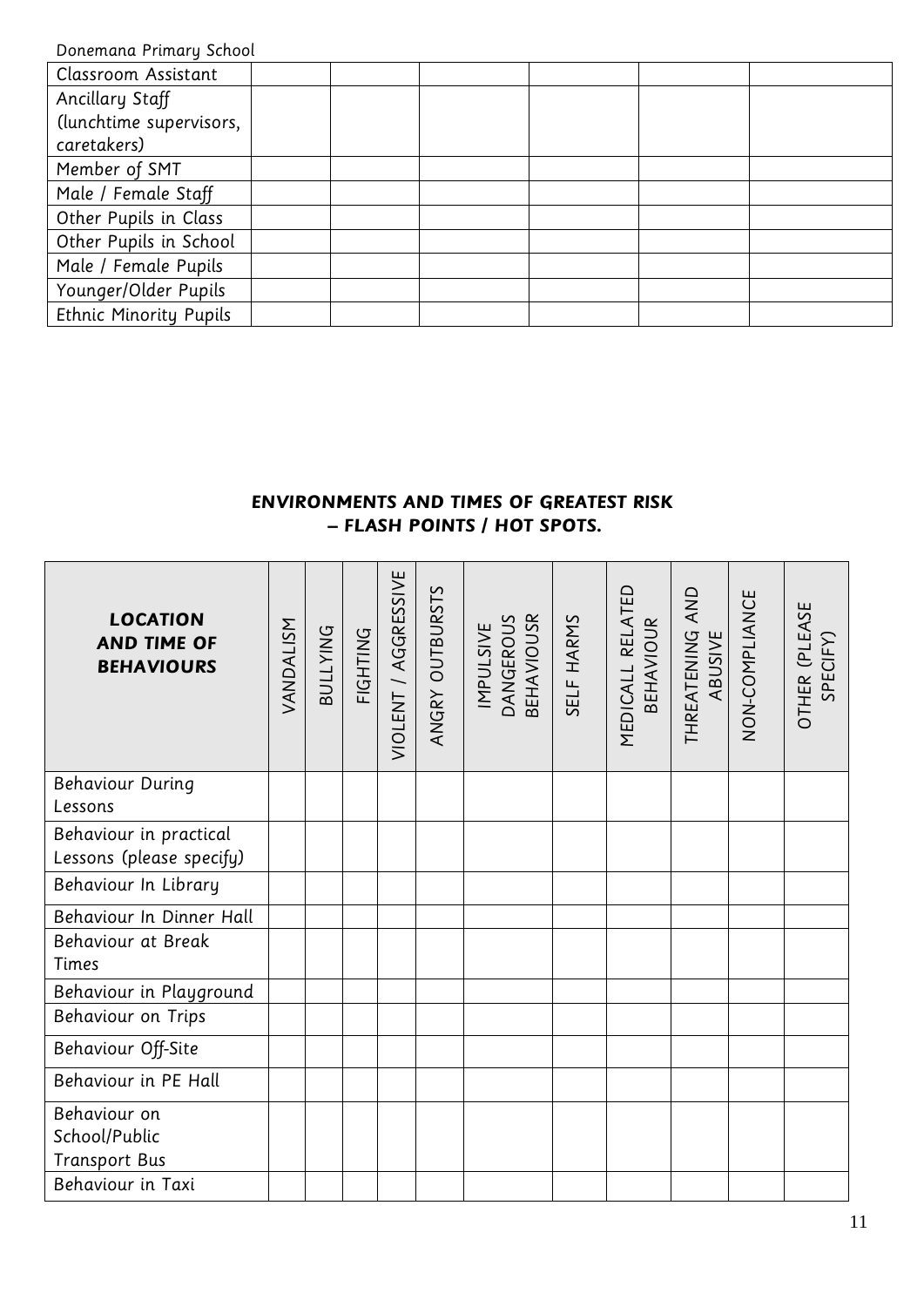| <b>Bondinana</b> i itina q School |  |  |  |  |  |  |
|-----------------------------------|--|--|--|--|--|--|
| Behaviour if                      |  |  |  |  |  |  |
| Medication Not Taken              |  |  |  |  |  |  |
| Other Behaviours –                |  |  |  |  |  |  |
| (please specify)                  |  |  |  |  |  |  |

#### **Risk Evaluation**

| Level of Likelihood X |   | <b>Frequency</b> | =       | <b>Risk</b> |
|-----------------------|---|------------------|---------|-------------|
| Very Likely 5         | X | Hourly (5)       | $=$ $-$ | 25 greatest |
| Likely 4              | X | Daily (4)        |         | $=$ 16      |
| Quite Possible 3      | X | Weekly (3)       | $=$ 9   |             |
| Possible 2            | X | Monthly (2)      | $=$ 4   |             |
| Unlikely 1            | X | Termly (1)       | $=$     | 1 lowest    |

| Likelihoods    |   | <b>Frequency</b> |                |
|----------------|---|------------------|----------------|
|                |   |                  |                |
| Very likely    | 5 | Hourly           | 5              |
| Likely         | 4 | Daily            | 4              |
|                |   |                  |                |
| Quite Possible | 3 | Weekly           | 3              |
| Possible       | 2 | Monthly          | $\overline{2}$ |
| Unlikely       | 1 | Termly           |                |

This numerical evaluation of risk is not an absolute but simply affords a pupil's predisposition and risk frequency to be compared.

#### **Risk Factors**

| <b>Score</b> | <b>Risk</b> |
|--------------|-------------|
| 25           | Very High   |
| 15-20        | High        |
| $8 - 12$     | Medium      |
| $6 - 10$     | Low         |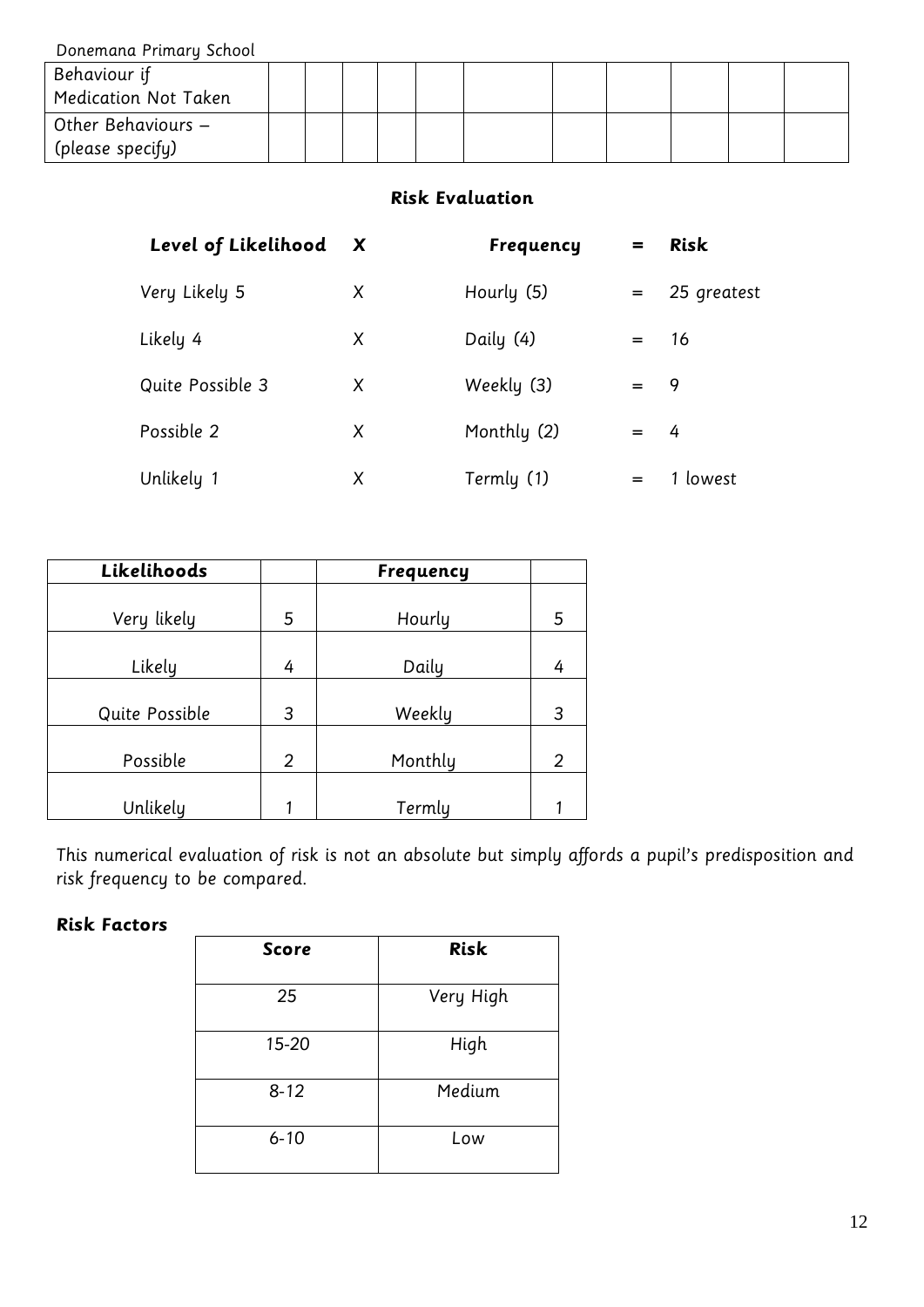| Donemana Primary School                          |       |                                                                   |          |  |  |
|--------------------------------------------------|-------|-------------------------------------------------------------------|----------|--|--|
|                                                  | $1-5$ | V Low                                                             |          |  |  |
|                                                  |       |                                                                   |          |  |  |
|                                                  |       |                                                                   |          |  |  |
|                                                  |       |                                                                   |          |  |  |
|                                                  |       |                                                                   |          |  |  |
|                                                  |       |                                                                   |          |  |  |
| Name of Pupil _______________________            |       |                                                                   |          |  |  |
|                                                  |       |                                                                   |          |  |  |
|                                                  |       | Agreed by ________________________(Principal) Date ______________ |          |  |  |
|                                                  |       |                                                                   |          |  |  |
|                                                  |       |                                                                   |          |  |  |
| To be reviewed _________________________________ |       |                                                                   |          |  |  |
|                                                  |       |                                                                   |          |  |  |
|                                                  |       |                                                                   | (Parent) |  |  |
|                                                  |       |                                                                   |          |  |  |
| Date _________________                           |       |                                                                   |          |  |  |
|                                                  |       |                                                                   |          |  |  |

| <b>Behaviour</b> | Risk<br><b>Factor</b> | <b>Existing Precautions/</b><br>Support/Supervision<br><b>Linked to Education</b><br>Plan | Additional<br><b>Precautions/</b><br>Support/<br>Supervision/<br><b>Strategies</b> | <b>Action By</b><br>Whom | Action<br><b>By When</b> |
|------------------|-----------------------|-------------------------------------------------------------------------------------------|------------------------------------------------------------------------------------|--------------------------|--------------------------|
|                  |                       |                                                                                           |                                                                                    |                          |                          |
|                  |                       |                                                                                           |                                                                                    |                          |                          |
|                  |                       |                                                                                           |                                                                                    |                          |                          |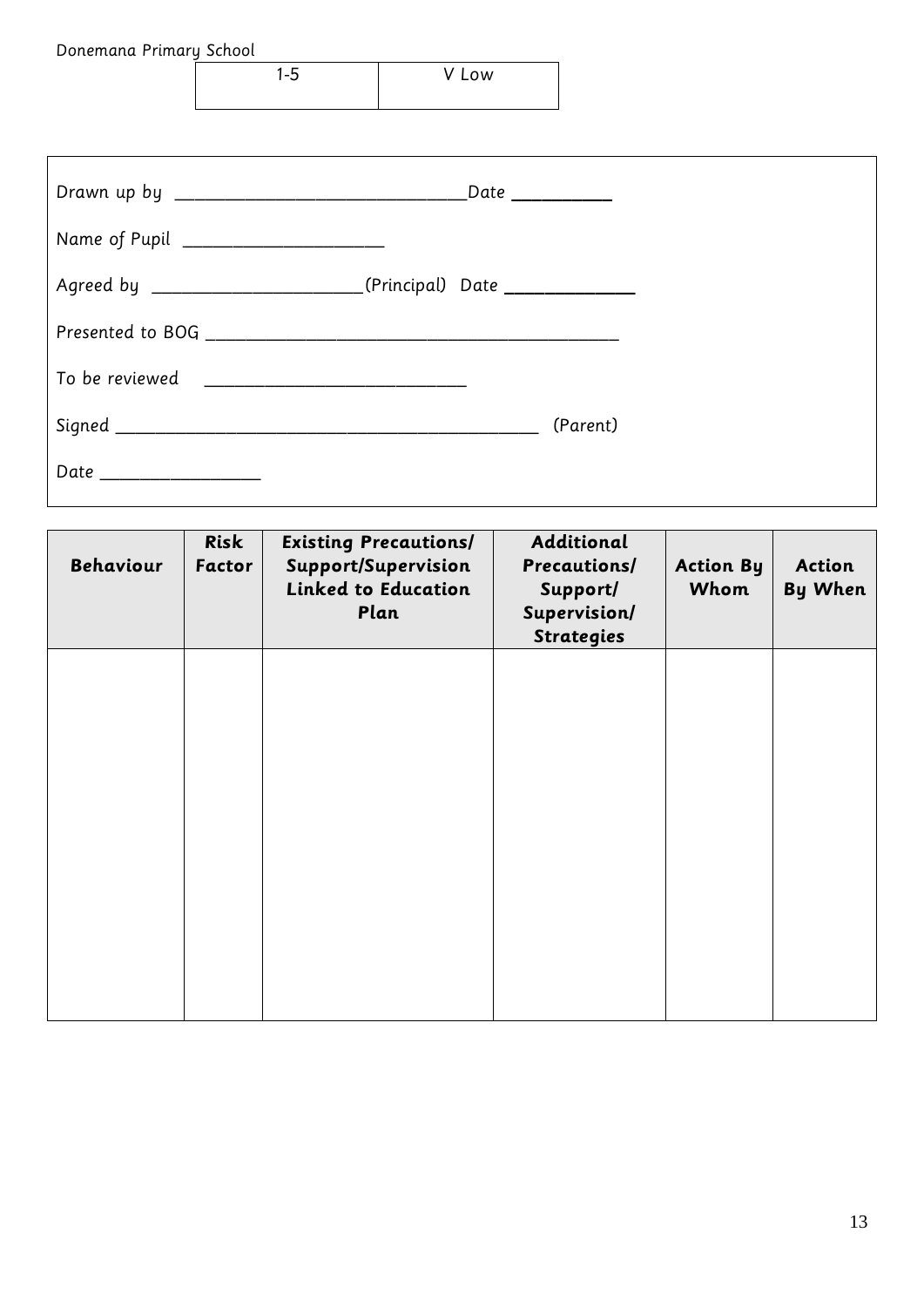## **INCIDENT REPORT FORM**

| Name of School:                          | Donemana Primary School |  |  |  |  |
|------------------------------------------|-------------------------|--|--|--|--|
|                                          |                         |  |  |  |  |
|                                          |                         |  |  |  |  |
|                                          |                         |  |  |  |  |
|                                          |                         |  |  |  |  |
| <b>Events Leading up to the Incident</b> |                         |  |  |  |  |
|                                          |                         |  |  |  |  |
|                                          |                         |  |  |  |  |

\_\_\_\_\_\_\_\_\_\_\_\_\_\_\_\_\_\_\_\_\_\_\_\_\_\_\_\_\_\_\_\_\_\_\_\_\_\_\_\_\_\_\_\_\_\_\_\_\_\_\_\_\_\_\_\_\_\_\_\_\_\_\_\_\_\_\_\_\_

## **Describe the Event that Occurred**

When did the incident occur? \_\_\_\_\_\_\_\_\_\_\_\_\_\_\_\_\_\_\_\_\_\_\_\_\_\_\_\_\_\_\_\_\_\_\_\_\_\_\_\_\_\_\_\_\_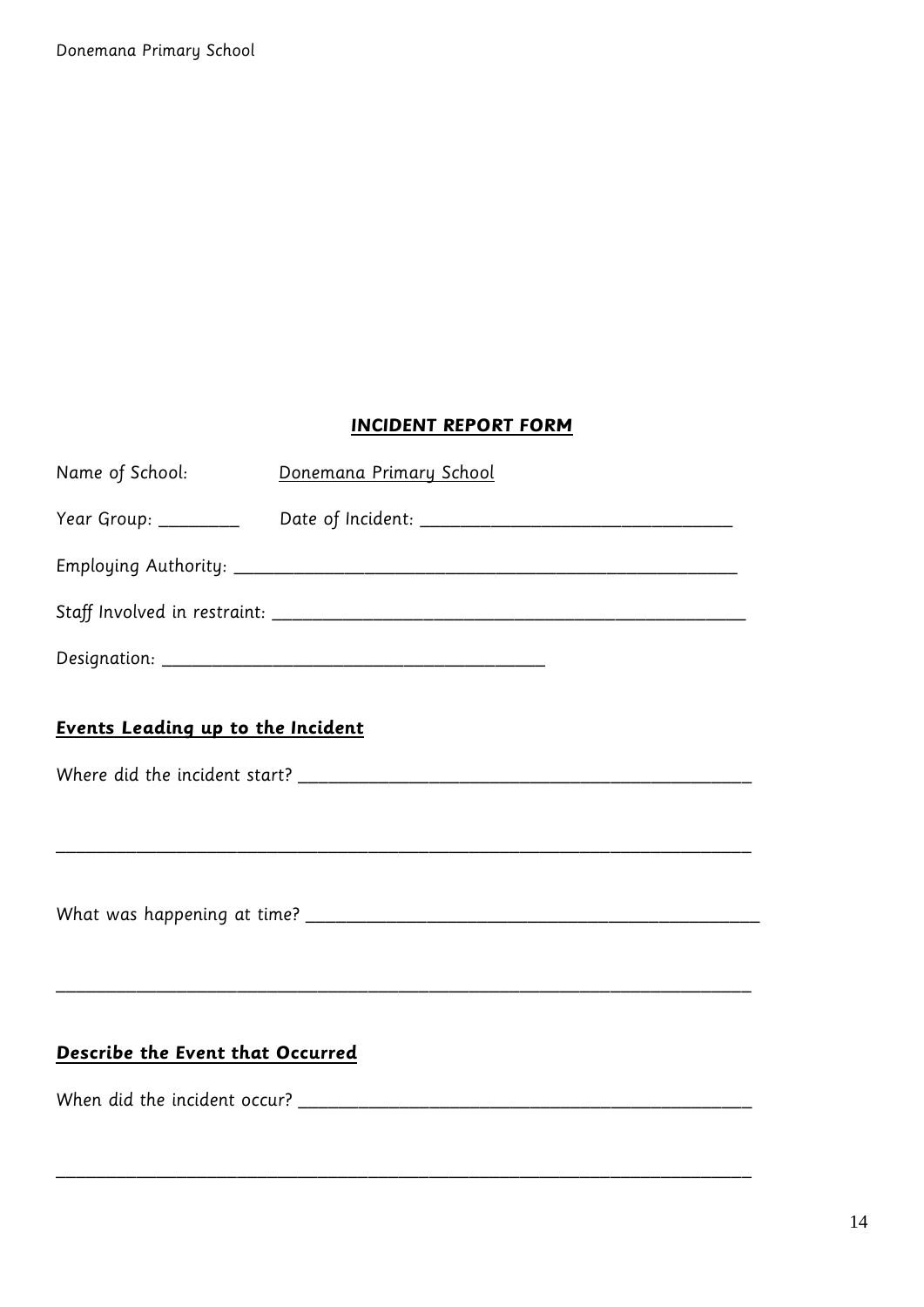What action did you take to try to de-escalate the situation before using restraint?

\_\_\_\_\_\_\_\_\_\_\_\_\_\_\_\_\_\_\_\_\_\_\_\_\_\_\_\_\_\_\_\_\_\_\_\_\_\_\_\_\_\_\_\_\_\_\_\_\_\_\_\_\_\_\_\_\_\_\_\_\_\_\_\_\_\_\_\_

\_\_\_\_\_\_\_\_\_\_\_\_\_\_\_\_\_\_\_\_\_\_\_\_\_\_\_\_\_\_\_\_\_\_\_\_\_\_\_\_\_\_\_\_\_\_\_\_\_\_\_\_\_\_\_\_\_\_\_\_\_\_\_\_\_\_\_\_\_

\_\_\_\_\_\_\_\_\_\_\_\_\_\_\_\_\_\_\_\_\_\_\_\_\_\_\_\_\_\_\_\_\_\_\_\_\_\_\_\_\_\_\_\_\_\_\_\_\_\_\_\_\_\_\_\_\_\_\_\_\_\_\_\_\_\_\_\_

\_\_\_\_\_\_\_\_\_\_\_\_\_\_\_\_\_\_\_\_\_\_\_\_\_\_\_\_\_\_\_\_\_\_\_\_\_\_\_\_\_\_\_\_\_\_\_\_\_\_\_\_\_\_\_\_\_\_\_\_\_\_\_\_\_\_\_\_\_

What behaviour was the child presenting that warranted restraint / physical intervention?

Risk of injury to self or others

Risk of significant damage to property

Compromising good order and discipline

Risk of committing a criminal offence

What do you believe would have happened if there had been no physical intervention?

\_\_\_\_\_\_\_\_\_\_\_\_\_\_\_\_\_\_\_\_\_\_\_\_\_\_\_\_\_\_\_\_\_\_\_\_\_\_\_\_\_\_\_\_\_\_\_\_\_\_\_\_\_\_\_\_\_\_\_\_\_\_\_\_\_\_\_\_

\_\_\_\_\_\_\_\_\_\_\_\_\_\_\_\_\_\_\_\_\_\_\_\_\_\_\_\_\_\_\_\_\_\_\_\_\_\_\_\_\_\_\_\_\_\_\_\_\_\_\_\_\_\_\_\_\_\_\_\_\_\_\_\_\_\_\_\_\_

| How long was the pupil held?            |     |    |  |  |
|-----------------------------------------|-----|----|--|--|
| How long did the pupil need to be held? |     |    |  |  |
| Was anybody injured?                    | YES | ΝO |  |  |

If YES, please give details. \_\_\_\_\_\_\_\_\_\_\_\_\_\_\_\_\_\_\_\_\_\_\_\_\_\_\_\_\_\_\_\_\_\_\_\_\_\_\_\_\_\_\_\_\_\_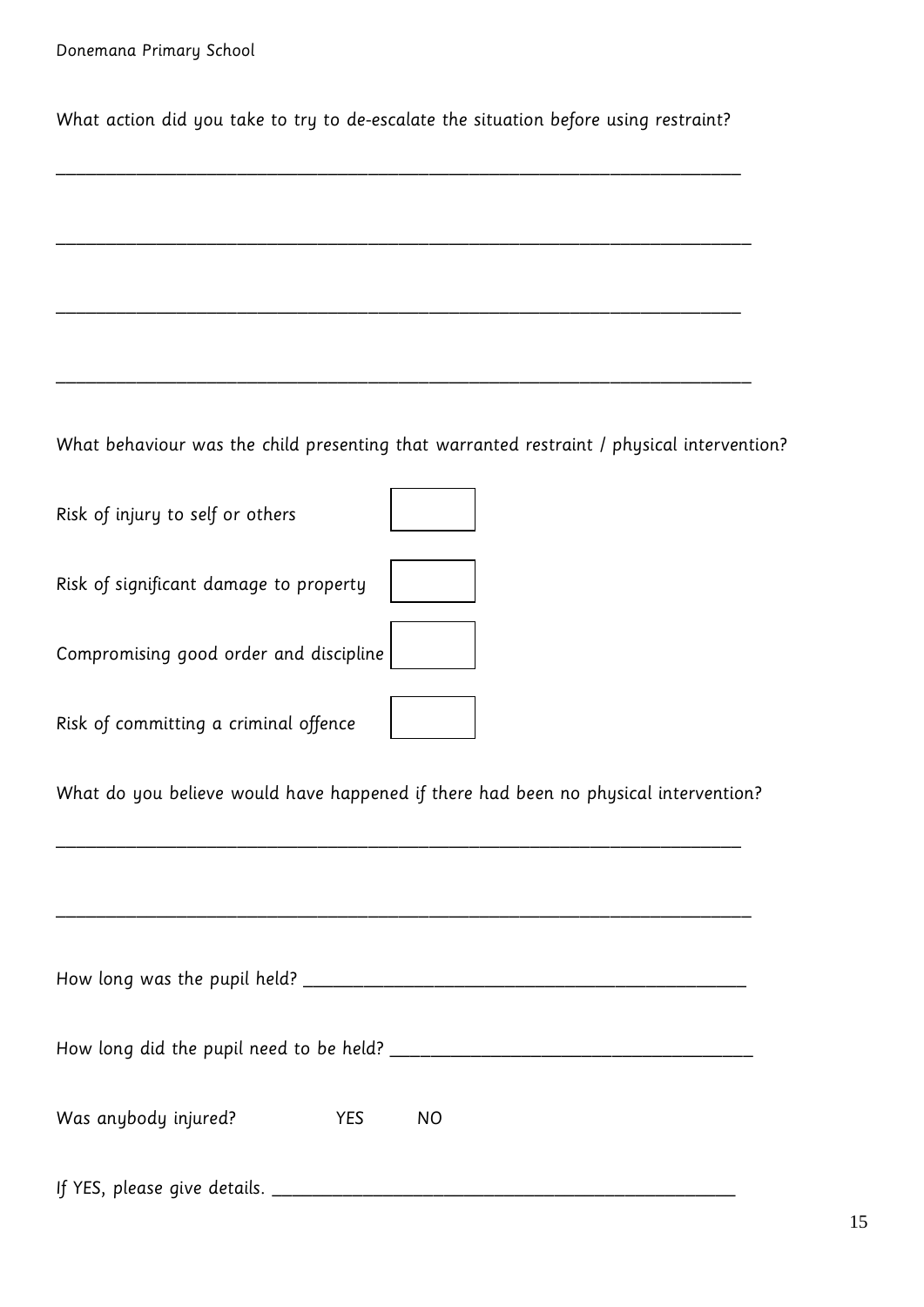| Member of staff who verbally checked pupil for injury after the hold _________                                                                      |  |
|-----------------------------------------------------------------------------------------------------------------------------------------------------|--|
| <b>NO</b><br>Has the pupil been restrained before?<br>YES                                                                                           |  |
| Implications for future planning:                                                                                                                   |  |
| Does the pupil have an individual behaviour programme / education plan? YES<br><sub>NO</sub><br>Do changes need to be made to any of the following? |  |
| The environment e.g. organisation, curriculum                                                                                                       |  |
| Targets for teaching new skills                                                                                                                     |  |
| Reinforcement strategies                                                                                                                            |  |
| Defusing and calming strategies                                                                                                                     |  |
|                                                                                                                                                     |  |
| Do other agencies need to be involved in the future<br><b>YES</b><br><b>NO</b>                                                                      |  |
|                                                                                                                                                     |  |
| <b>Follow Up Action</b>                                                                                                                             |  |
| Medical intervention was needed<br><b>YES</b><br>NO.                                                                                                |  |
| Has school nurse / doctor been informed YES /<br>NO                                                                                                 |  |
| Please specify other recording procedures:                                                                                                          |  |
| Accident form                                                                                                                                       |  |
| Child Protection Record                                                                                                                             |  |
| Parent/carer informed by<br>Telephone<br>Direct Contact<br>Letter                                                                                   |  |
| Form Completed by _                                                                                                                                 |  |